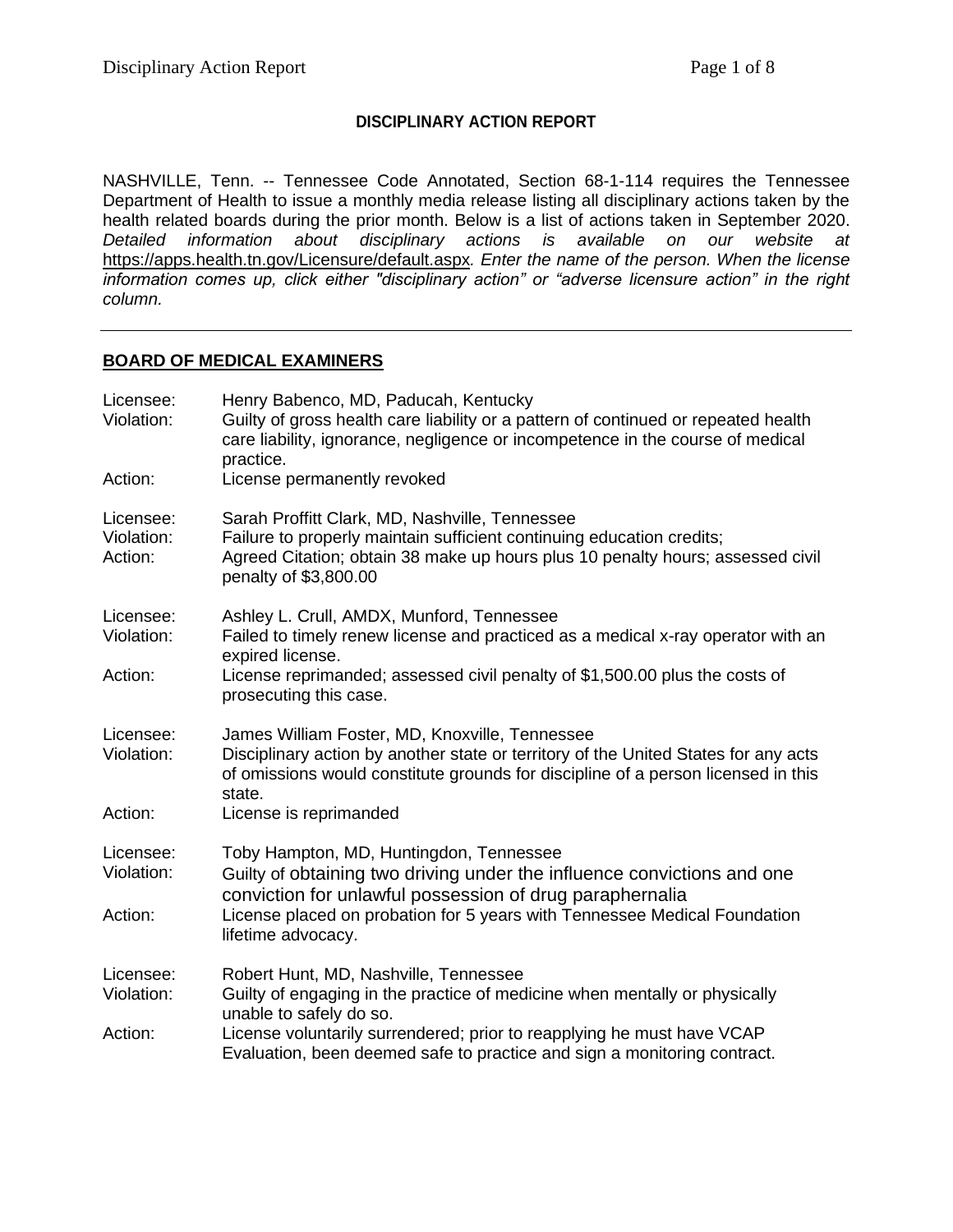| Licensee:<br>Violation:            | Alfred Vaughn Jackson, Jr., MD, Knoxville, Tennessee<br>Violation of previous Board Order and loss of Tennessee Medical Foundation<br>advocacy.                                                                                                                                                                                            |
|------------------------------------|--------------------------------------------------------------------------------------------------------------------------------------------------------------------------------------------------------------------------------------------------------------------------------------------------------------------------------------------|
| Action:                            | License placed on additional year of probation; maintain advocacy of<br>Tennessee Medical Foundation; assessed civil penalty of \$500 plus costs of<br>prosecuting this case.                                                                                                                                                              |
| Licensee:<br>Violation:<br>Action: | Furhan Rashid Qureshi, MD, Atlanta, Georgia<br>Disciplinary action in another state to wit: treating patients via telemedicine<br>without establishing a physician-patient relationship and failure to report the<br>disciplinary action within 30 days of the action.<br>License reprimanded; assessed civil penalty of \$100 plus costs. |
|                                    |                                                                                                                                                                                                                                                                                                                                            |
| Licensee:<br>Violation:            | Shafeeq T. Sheikh, MD, Houston, Texas<br>Guilty of being convicted of a felony, sexually assaulting a patient in another<br>state.                                                                                                                                                                                                         |
| Action:                            | License revoked; assessed the costs of prosecution of this case.                                                                                                                                                                                                                                                                           |
| Licensee:<br>Violation:<br>Action: | Donald Strickland, MD, Cordova, Tennessee<br>Failure to properly maintain sufficient continuing education credits;<br>Agreed Citation; obtain 11 make up hours plus 10 penalty hours; assessed civil<br>penalty of \$1,100.00                                                                                                              |
| Licensee:<br>Violation:            | Vishal Verma, MD., San Diego, California<br>Guilty of receiving disciplinary action in other states where licensed for<br>prescribing medication without conducting physical examinations and provided<br>false information on a renewal application.                                                                                      |
| Action:                            | License placed on probation; assessed the costs of prosecuting this case.                                                                                                                                                                                                                                                                  |

## **BOARD OF PHARMACY**

Licensee: Scott A. Aubuchon, D.PH, Paris, Tennessee

Violation: Guilty of drug diversion. It is unlawful for any person, firm or corporation to possess, sell, barter or give away any drug known as legend drugs, as defined in Sec. 53-10-101, except upon the written prescription of a duly licensed physician, certified physician's assistant, nurse authorized pursuant to Sec. 63- 6-204 or Sec. 63-9-113, who is rendering service under the supervision, control and responsibility of a licensed physician, and who meets the requirements pursuant to Sec. 63-7-123, a dentist, an optometrist authorized pursuant to Sec. 63-8-102(12), or a veterinarian, and compounded or dispensed by a duly registered pharmacist. It is unlawful for any person, firm or corporation to obtain or attempt to obtain a legend drug, or to procure to attempt to procure the administration of a legend drug, by fraud, deceit, misrepresentation, subterfuge, forgery, alteration of a prescription, by the concealment of a material fact, or by the use of a false name or address. It is unlawful for any person knowingly or intentionally to acquire or obtain, or attempt to acquire or attempt to obtain, possession of a controlled substance by misrepresentation, fraud, forgery, deception or subterfuge.

Action: License placed on probation for one year and is prohibited from prescribing any prescriptions for himself or immediate family and from accepting and recording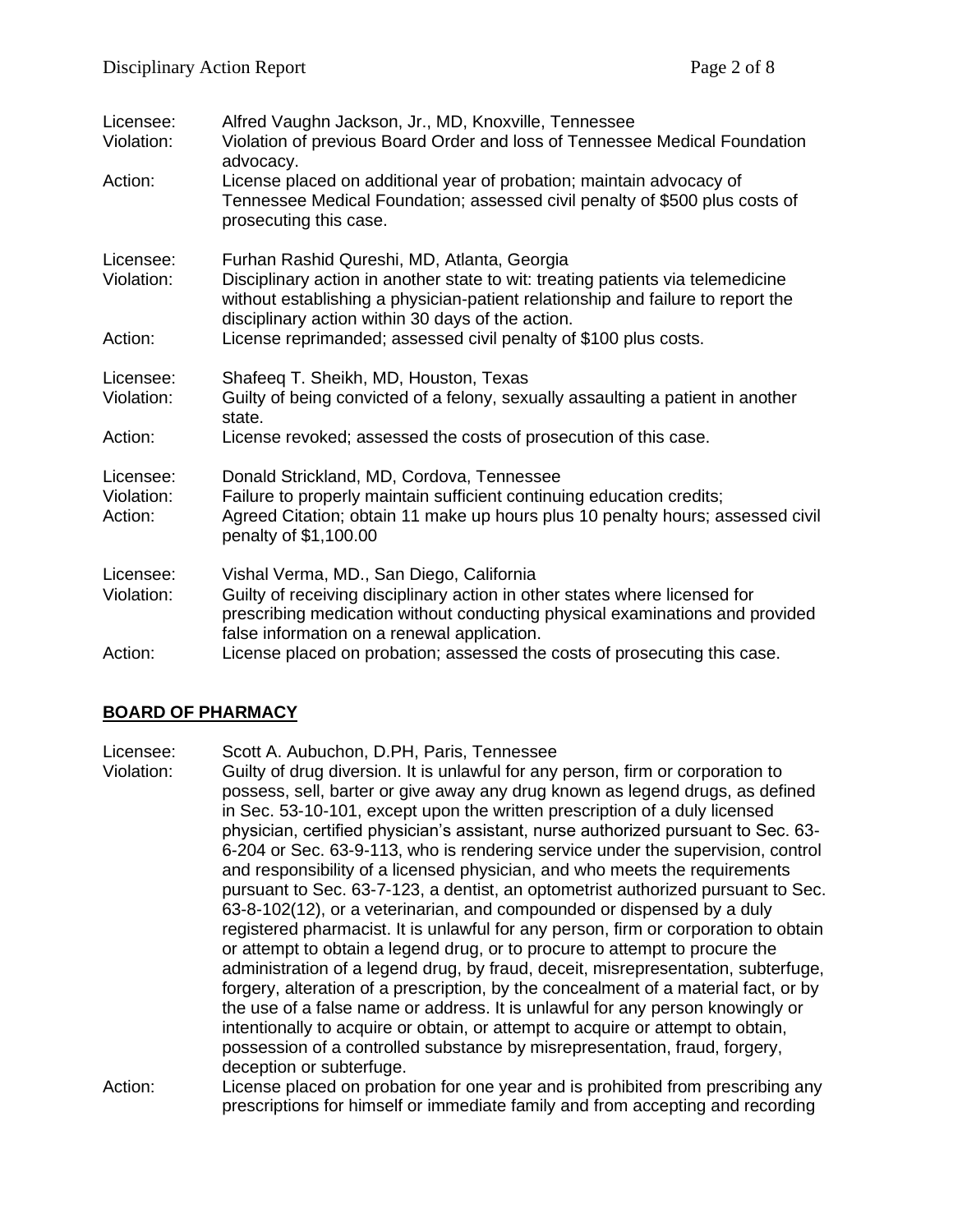any verbal prescription order.

Licensee: Sara Elizabeth Dugger, RT, Mount Pleasant, Tennessee Violation: Guilty of drug diversion. It is unlawful for any person, firm or corporation to possess, sell, barter or give away any drug known as legend drugs, as defined in Sec. 53-10-101, except upon the written prescription of a duly licensed physician, certified physician's assistant, nurse authorized pursuant to Sec. 63- 6-204 or Sec. 63-9-113, who is rendering service under the supervision, control and responsibility of a licensed physician, and who meets the requirements pursuant to Sec. 63-7-123, a dentist, an optometrist authorized pursuant to Sec. 63-8-102(12), or a veterinarian, and compounded or dispensed by a duly registered pharmacist. It is unlawful for any person, firm or corporation to obtain or attempt to obtain a legend drug, or to procure to attempt to procure the administration of a legend drug, by fraud, deceit, misrepresentation, subterfuge, forgery, alteration of a prescription, by the concealment of a material fact, or by the use of a false name or address. It is unlawful for any person knowingly or intentionally to acquire or obtain, or attempt to acquire or attempt to obtain, possession of a controlled substance by misrepresentation, fraud, forgery, deception or subterfuge. Action: License voluntarily surrendered Licensee: George E. Miller, D.PH., Sevierville, Tennessee Violation: Guilty of dispensing non-patient specific prescriptions; creating (and dispensing) sterile products which were non-patient specific; created and dispensed adulterated drug products; possession of expired drug products; unsanitary conditions in compounding areas; falsified critical information about producing sterile compounds; and indications of not producing sterile compounds. Action: License placed on probation for one year; cease all compounding of sterile products throughout the ownership of or employment within Smoky Mountain Pharmacy and record the production and dispensing of all non-sterile compounded drug products and make a report of all non-sterile compounding available upon request by the board. Licensee: Melissa Anne Hudson, R.T., Knoxville, Tennessee Violation: Guilty of drug diversion. It is unlawful for any person knowingly or intentionally to acquire or obtain, or attempt to acquire or attempt to obtain, possession of a controlled substance by misrepresentation, fraud, forgery, deception or subterfuge. It is unlawful for any person, firm or corporation to possess, sell, barter or give away any drug known as legend drugs, as defined in Sec. 53-10- 101, except upon the written prescription of a duly licensed physician, certified physician's assistant, nurse authorized pursuant to Sec. 63-6-204 or Sec. 63-9- 113, who is rendering service under the supervision, control and responsibility of a licensed physician, and who meets the requirements pursuant to Sec. 63-7- 123, a dentist, an optometrist authorized pursuant to Sec. 63-8-102(12), or a veterinarian, and compounded or dispensed by a duly registered pharmacist. Action: License voluntarily surrendered Licensee: Amy Ingram Mata, D.PH., Knoxville, Tennessee Violation: It is unlawful for any person, firm or corporation to possess, sell, barter or give away any drug known as legend drugs, as defined in Sec. 53-10-101, except upon the written prescription of a duly licensed physician, certified physician's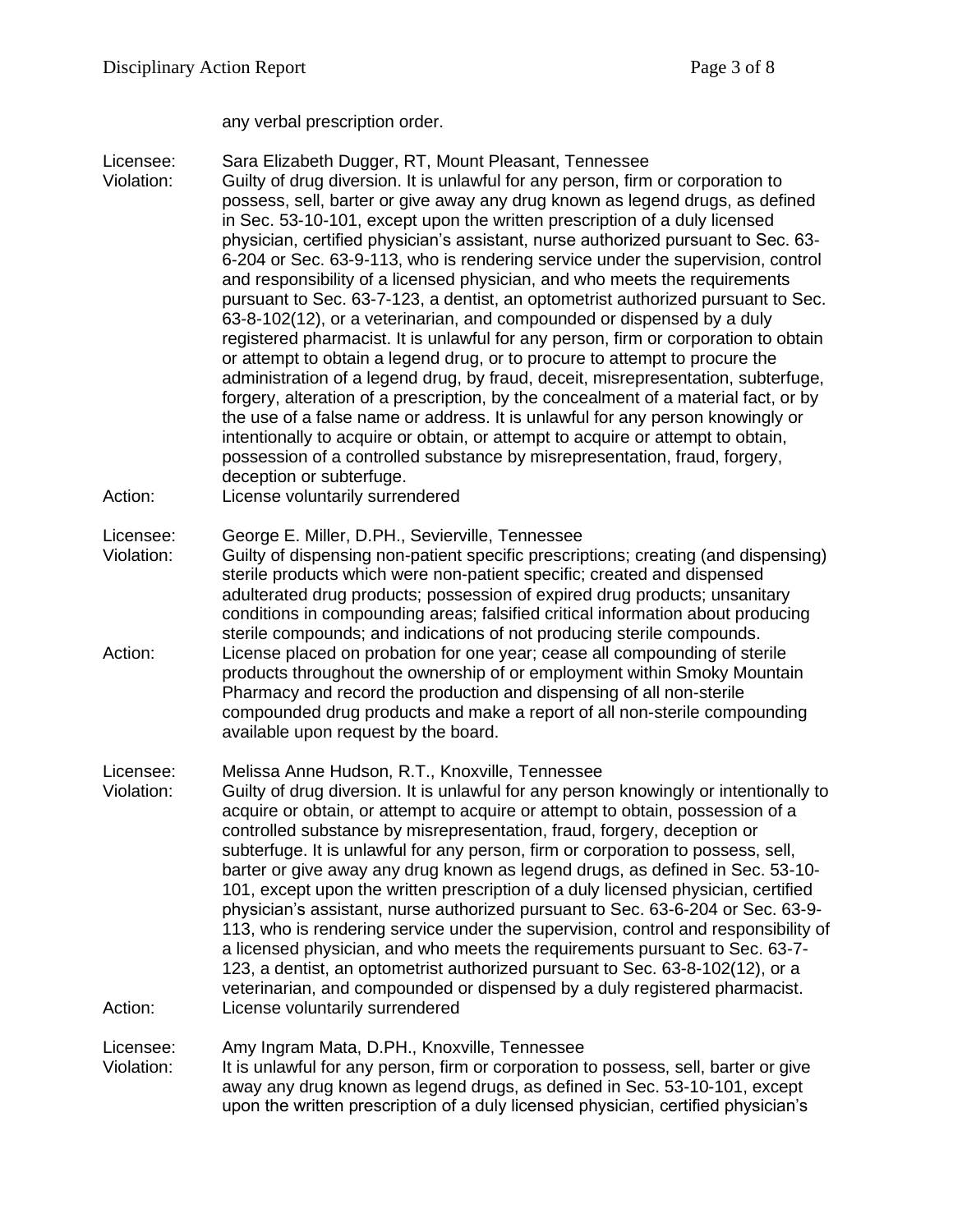assistant, nurse authorized pursuant to Sec. 63-6-204 or Sec. 63-9-113, who is rendering service under the supervision, control and responsibility of a licensed physician, and who meets the requirements pursuant to Sec. 63-7-123, a dentist, an optometrist authorized pursuant to Sec. 63-8-102(12), or a veterinarian, and compounded or dispensed by a duly registered pharmacist. It is unlawful for any person, firm or corporation to obtain or attempt to obtain a legend drug, or to procure to attempt to procure the administration of a legend drug, by fraud, deceit, misrepresentation, subterfuge, forgery, alteration of a prescription, by the concealment of a material fact, or by the use of a false name or address. It is unlawful for any person knowingly or intentionally to: Acquire or obtain, or attempt to acquire or attempt to obtain, possession of a controlled substance by misrepresentation, fraud, forgery, deception or subterfuge. Action: License voluntarily surrendered

Licensee: Nicole Nielsen (Morefield), RT, Erwin, Tennessee

- Violation: Guilty of drug diversion. It is unlawful for any person knowingly or intentionally to acquire or obtain, or attempt to acquire or attempt to obtain, possession of a controlled substance by misrepresentation, fraud, forgery, deception or subterfuge. It is unlawful for any person, firm or corporation to possess, sell, barter or give away any drug known as legend drugs, as defined in Sec. 53-10- 101, except upon the written prescription of a duly licensed physician, certified physician's assistant, nurse authorized pursuant to Sec. 63-6-204 or Sec. 63-9- 113, who is rendering service under the supervision, control and responsibility of a licensed physician, and who meets the requirements pursuant to Sec. 63-7- 123, a dentist, an optometrist authorized pursuant to Sec. 63-8-102(12), or a veterinarian, and compounded or dispensed by a duly registered pharmacist. Action: License voluntarily surrendered
- Licensee: Brittany Rebecca Potter-Francisco, RT, Dayton, Tennessee Violation: Guilty of drug diversion. It is unlawful for any person knowingly or intentionally to acquire or obtain, or attempt to acquire or attempt to obtain, possession of a controlled substance by misrepresentation, fraud, forgery, deception or subterfuge. It is unlawful for any person, firm or corporation to possess, sell, barter or give away any drug known as legend drugs, as defined in Sec. 53-10- 101, except upon the written prescription of a duly licensed physician, certified physician's assistant, nurse authorized pursuant to Sec. 63-6-204 or Sec. 63-9- 113, who is rendering service under the supervision, control and responsibility of a licensed physician, and who meets the requirements pursuant to Sec. 63-7- 123, a dentist, an optometrist authorized pursuant to Sec. 63-8-102(12), or a veterinarian, and compounded or dispensed by a duly registered pharmacist. Action: License placed on probation for one year; engage the Tennessee Pharmacy Recovery Network and comply with recommendations
- Licensee: Zenobia Naquie Reaves, RT, Nashville, Tennessee Violation: Guilty of drug diversion. It is unlawful for any person knowingly or intentionally to acquire or obtain, or attempt to acquire or attempt to obtain, possession of a controlled substance by misrepresentation, fraud, forgery, deception or subterfuge. It is unlawful for any person, firm or corporation to possess, sell, barter or give away any drug known as legend drugs, as defined in Sec. 53-10- 101, except upon the written prescription of a duly licensed physician, certified physician's assistant, nurse authorized pursuant to Sec. 63-6-204 or Sec. 63-9-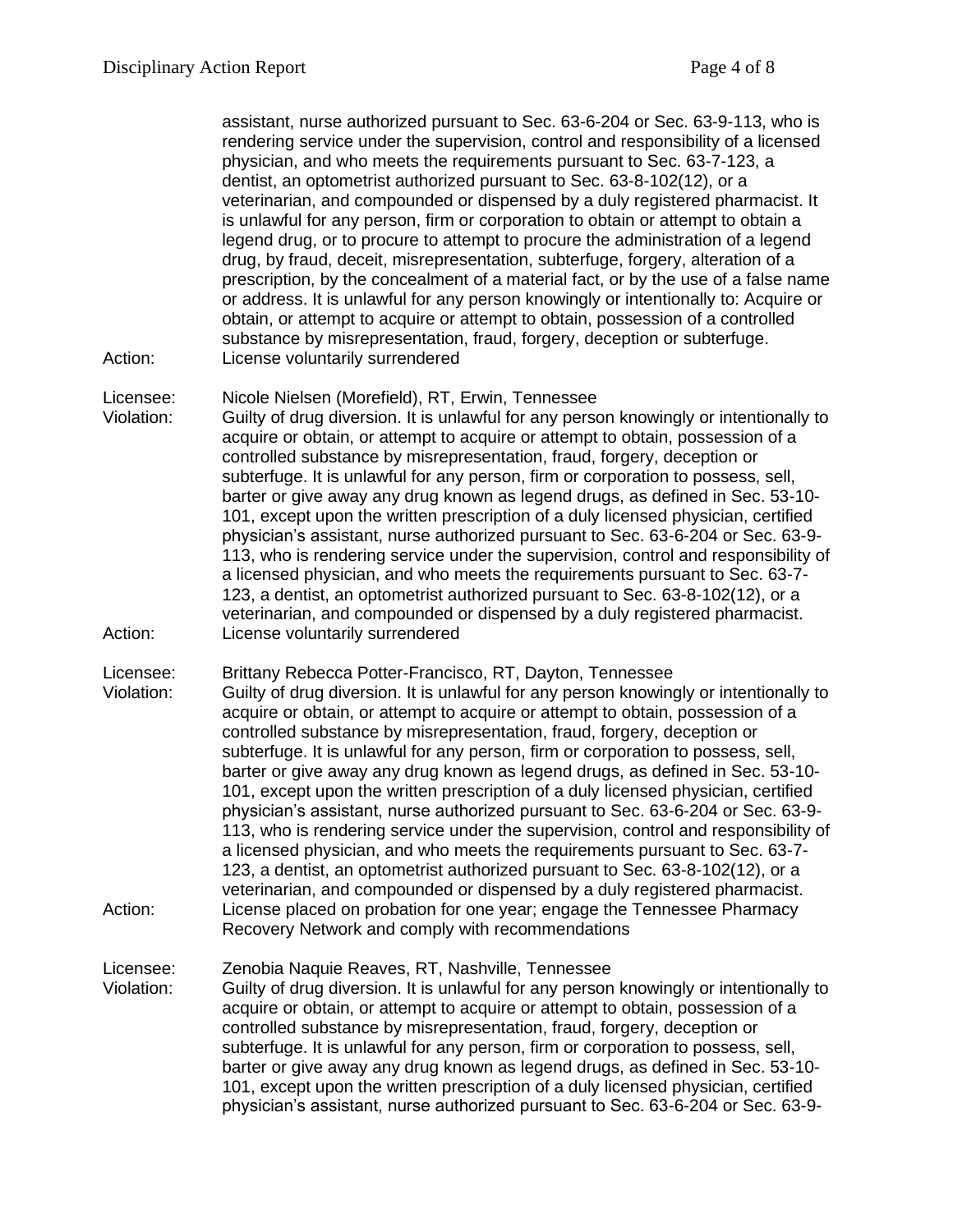| Action:                            | 113, who is rendering service under the supervision, control and responsibility of<br>a licensed physician, and who meets the requirements pursuant to Sec. 63-7-<br>123, a dentist, an optometrist authorized pursuant to Sec. 63-8-102(12), or a<br>veterinarian, and compounded or dispensed by a duly registered pharmacist.<br>License voluntarily surrendered.                                                                                                                                                                                                                                                                                                                                                                                                                                                                                                                                                                                                                                                                                                                                                                                                                                                                                                                                                                              |
|------------------------------------|---------------------------------------------------------------------------------------------------------------------------------------------------------------------------------------------------------------------------------------------------------------------------------------------------------------------------------------------------------------------------------------------------------------------------------------------------------------------------------------------------------------------------------------------------------------------------------------------------------------------------------------------------------------------------------------------------------------------------------------------------------------------------------------------------------------------------------------------------------------------------------------------------------------------------------------------------------------------------------------------------------------------------------------------------------------------------------------------------------------------------------------------------------------------------------------------------------------------------------------------------------------------------------------------------------------------------------------------------|
| Licensee:<br>Violation:<br>Action: | Charles Jason Reid, D.PH., Kodak, Tennessee<br>Failed to comply with a lawful order or duly promulgated rule of the board. A<br>pharmacist shall be responsible for a reasonable review of a patient's record<br>prior to dispensing each medical or prescription order. The review shall include<br>evaluating the medical and prescription order for 1. Over-utilization or under-<br>utilization; 2. Therapeutic duplication; 3. Drug-disease contraindication; 4. Drug-<br>drug interactions; 5. Incorrect drug dosage or duration of drug treatment; 6.<br>Drug-allergy interactions; 7. Clinical abuse-misuse.<br>License reprimanded; assessed the actual and reasonable costs of prosecuting<br>this case.                                                                                                                                                                                                                                                                                                                                                                                                                                                                                                                                                                                                                                |
| Licensee:<br>Violation:<br>Action: | Tennessee CVS Pharmacy, Morristown, Tennessee<br>Guilty of engaging in conduct prohibited or made unlawful by any of the<br>provisions of TCA Sec. 63-10-305(4) or any other laws of the state or of the<br>United States relating to drugs or to the practice of pharmacy to wit: Any drug or<br>device that is out of date [or] old is deemed to be adulterated, and the<br>possessionof those drugs or devices is prohibited. Furthermore, it shall be the<br>responsibility of the person, partnership, firm, or corporation holding a pharmacy<br>practice site license issuedto notify the board immediately of: (a) the<br>resignation, removal, or death of the pharmacist in charge named in the<br>application for license (or successor pharmacist in charge)[.]<br>Civil penalties assessed in the amount of \$1,490.00                                                                                                                                                                                                                                                                                                                                                                                                                                                                                                               |
| Licensee:<br>Violation:<br>Action: | West Pioneer RX, Pharmacy, Greenville, Texas<br>No out-of-state pharmacy practice site, manufacturer outsourcing facility,<br>oxygen supplier or wholesaler/distributor shall conduct business in the state of<br>Tennessee until such pharmacy practice site, manufacturer, outsourcing facility,<br>oxygen supplier or wholesaler/distributor obtains the required license from the<br>board. In order to obtain a license for a pharmacy practice site, manufacturer,<br>outsourcing facility, oxygen supplier or wholesaler/distributor physically located<br>out-of-state the following standards must be met. (a) Pharmacy practice site. 1.<br>Submit an application for a license, which shall include the address of the<br>pharmacy practice site, name of owner if a sole proprietorship, names of<br>partners if a partnership or names and titles of all officers if a corporation and<br>names of all pharmacists who practice at the site, together with the appropriate<br>application fee. The director shall be notified in writing within 30 days of any<br>change in the information contained on the original application for a license,<br>including names of pharmacists practicing at the site.<br>Civil penalties assessed in the amount of \$3,500.00 plus the actual and<br>reasonable costs of prosecuting this case. |
| Licensee:<br>Violation:            | Jana Zimmerman, D.PH, Winchester, Tennessee<br>Guilty of dishonorable, immoral, unethical or unprofessional conduct to wit:<br>Engaging in conduct prohibited or made unlawful by any of the provisions of<br>TCA Sec. 63-10-305(4) or any other laws of the state or of the United States                                                                                                                                                                                                                                                                                                                                                                                                                                                                                                                                                                                                                                                                                                                                                                                                                                                                                                                                                                                                                                                        |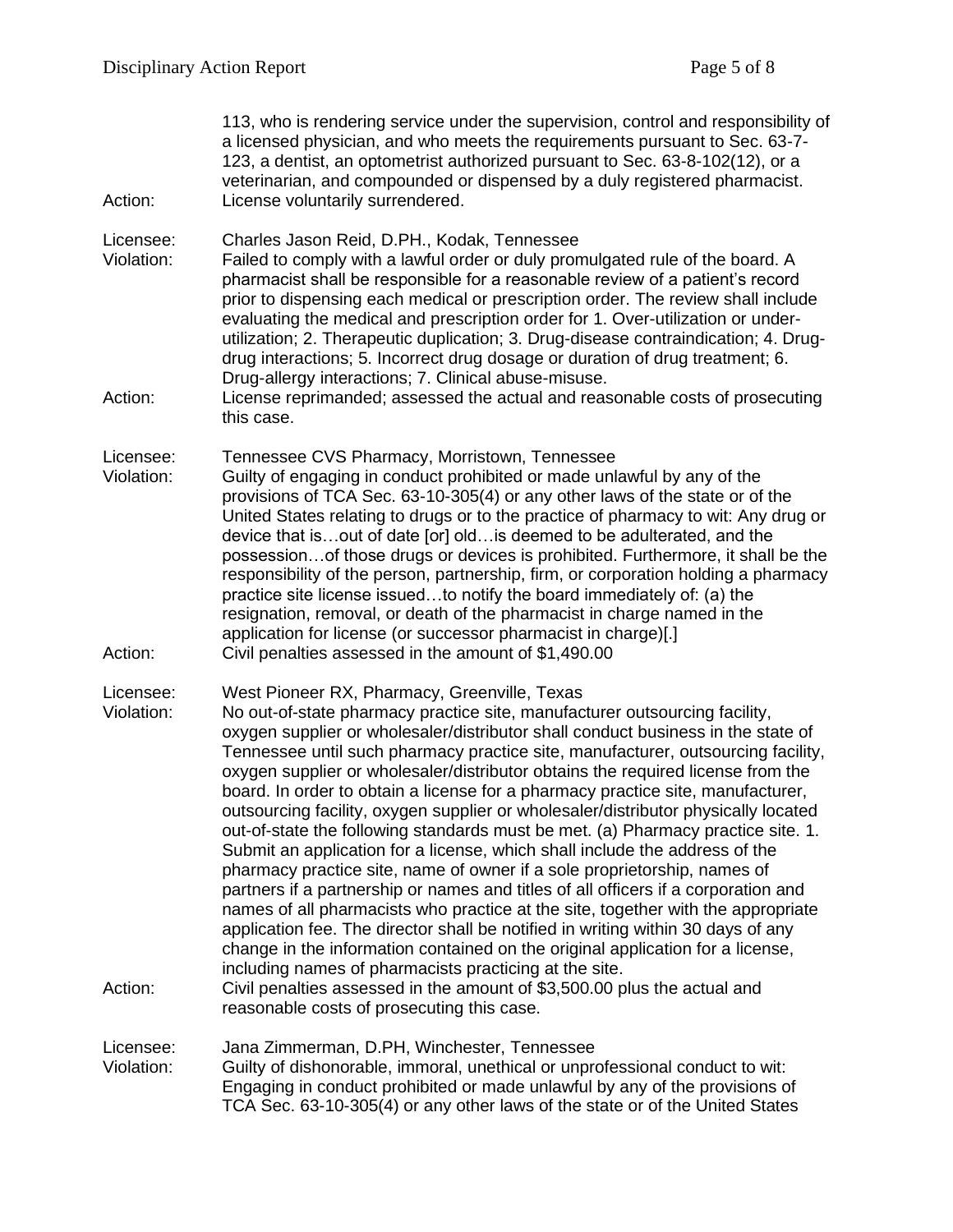relating to drugs or to the practice of pharmacy.

Action: License suspended until recommendation of return to practice by Tennessee Pharmacist Recovery Network (TPRN) then suspension will be stayed and license to be placed on probation for the duration of the TPRN monitoring contract.

#### **BOARD OF PHYSICAL THERAPY**

Licensee: Lori Ann Foulks, PTA, Clarksville, Tennessee

- Violation: Failure to comply with all terms and conditions contained in the February 8, 2019 Agreed Order.
- Action: License voluntarily surrendered (same as revocation). Prior to any reinstatement Respondent must comply with terms and conditions of the February 8, 2019 Agreed Order.

### **BOARD OF POLYSOMNOGRAPHY**

- Licensee: Shoquana T. Henderson, PSPG, Memphis, Tennessee
- Violation: Failure to timely renew license and practiced polysomnography on a lapsed license.
- Action: License reprimanded; assessed civil penalty of \$300.00 plus the costs of prosecuting this case.

#### **BOARD FOR PROFESSIONAL COUNSELORS, MARITAL AND FAMILY THERAPISTS AND CLINICAL PASTORAL THERAPISTS**

| Licensee:  | Stephanie Edmondson LPC.MHSP, Chattanooga, Tennessee                                                                                                                                                                             |
|------------|----------------------------------------------------------------------------------------------------------------------------------------------------------------------------------------------------------------------------------|
| Violation: | Engaging in professional misconduct, unethical or unprofessional conduct,<br>including but not limited to willful acts, negligence and conduct likely to deceive,<br>defraud or harm the public or engaged in such conduct.      |
| Action:    | Suspension stayed, license placed on probation (1 year); obtain ethics<br>continuing education; obtain practice monitor; assessed civil penalty of<br>\$1,000.00 plus the costs of investigation and enforcement in this matter. |
| Licensee:  | Justin Mickles, LPC Applicant, Clarksville, Tennessee                                                                                                                                                                            |
| Violation: | Disciplinary action in another state.                                                                                                                                                                                            |
| Action:    | Conditional License granted and placed on probation with practice monitoring<br>required until out of state disciplinary action is lifted.                                                                                       |

## **BOARD OF RESPIRATORY CARE**

Licensee: Erika Shae Barnett, RCTL, Clinton, Tennessee Violation: Failed to properly maintain a sufficient number of continuing education credits Action: Agreed Citation; assessed 5 penalty hours of continuing education credits and required to make up the 6 hours of deficient continuing education plus civil penalty of \$300.00 within 90 days.

*\*Late submission from August, 2020*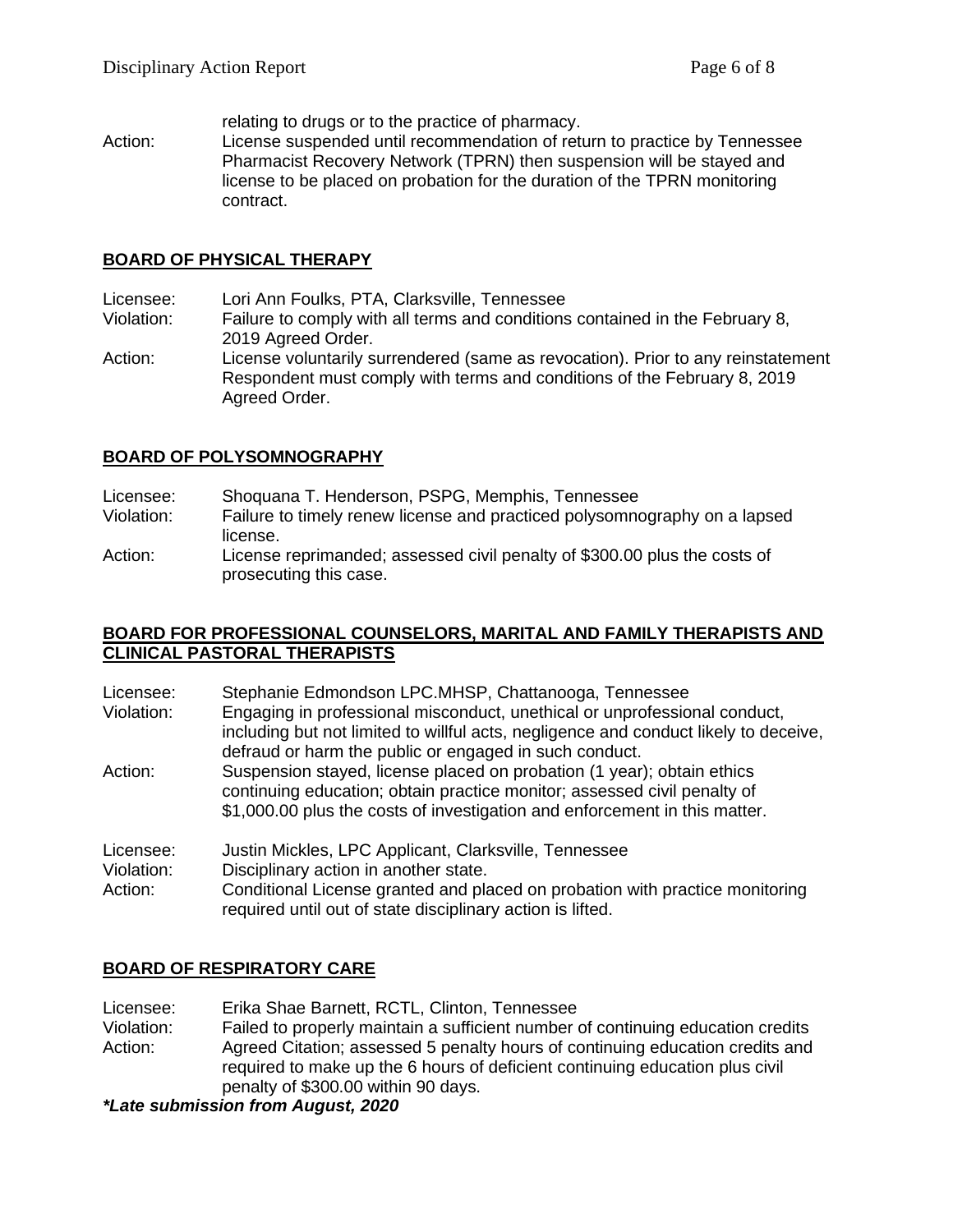| Licensee:  | Kirstie Jane Bennard, RCTL, Oakland, Tennessee                                  |
|------------|---------------------------------------------------------------------------------|
| Violation: | Failed to properly maintain a sufficient number of continuing education credits |
| Action:    | Agreed Citation; assessed 5 penalty hours of continuing education credits and   |
|            | required to make up the 1 hour of deficient continuing education plus civil     |
|            | penalty of \$300.00 within 90 days.                                             |

#### *\*Late submission from August, 2020*

| Licensee:  | Tobi Leanne Crowley, RCTL, Chattanooga, Tennessee                               |
|------------|---------------------------------------------------------------------------------|
| Violation: | Failed to properly maintain a sufficient number of continuing education credits |
| Action:    | Agreed Citation; assessed 5 penalty hours of continuing education credits and   |
|            | required to make up the 10 hours of deficient continuing education plus civil   |
|            | penalty of \$300.00 within 90 days.                                             |

# *\*Late submission from August, 2020*

| Licensee:  | Bradford Lee London, Bartlett, Tennessee                                                                                                                                                              |
|------------|-------------------------------------------------------------------------------------------------------------------------------------------------------------------------------------------------------|
| Violation: | Failed to properly maintain a sufficient number of continuing education credits                                                                                                                       |
| Action:    | Agreed Citation; assessed 5 penalty hours of continuing education credits and<br>required to make up the 12 hours of deficient continuing education plus civil<br>penalty of \$300.00 within 90 days. |

# *\*Late submission from August, 2020*

| Licensee:  | Ashley Danielle Page, RCTL, Chattanooga, Tennessee                                                                                                                                                    |
|------------|-------------------------------------------------------------------------------------------------------------------------------------------------------------------------------------------------------|
| Violation: | Failed to properly maintain a sufficient number of continuing education credits                                                                                                                       |
| Action:    | Agreed Citation; assessed 5 penalty hours of continuing education credits and<br>required to make up the 24 hours of deficient continuing education plus civil<br>penalty of \$300.00 within 90 days. |

# *\*Late submission from August, 2020*

| Licensee:  | Michele N. Serkez, RCTL, Greenbrier, Tennessee                               |
|------------|------------------------------------------------------------------------------|
| Violation: | Guilty of immoral, unethical, unprofessional or dishonorable conduct to wit: |
|            | plead quilty to reckless endangerment, a misdemeanor.                        |
| Action:    | License retired; assessed the reasonable cost of prosecuting this case.      |

### **ABUSE REGISTRY**

| Name:       | Jeneka Bostick              |
|-------------|-----------------------------|
| Abuse:      | Physical                    |
| Profession: | Caregiver                   |
| Name:       | Keyonna Lashea Bryan        |
| Abuse:      | Theft/Misappropriation      |
| Profession: | <b>Resident Assistant</b>   |
| Name:       | William Fitch               |
| Abuse:      | Neglect                     |
| Profession: | <b>Direct Support Staff</b> |
| Name:       | Melissa Marie Hale          |